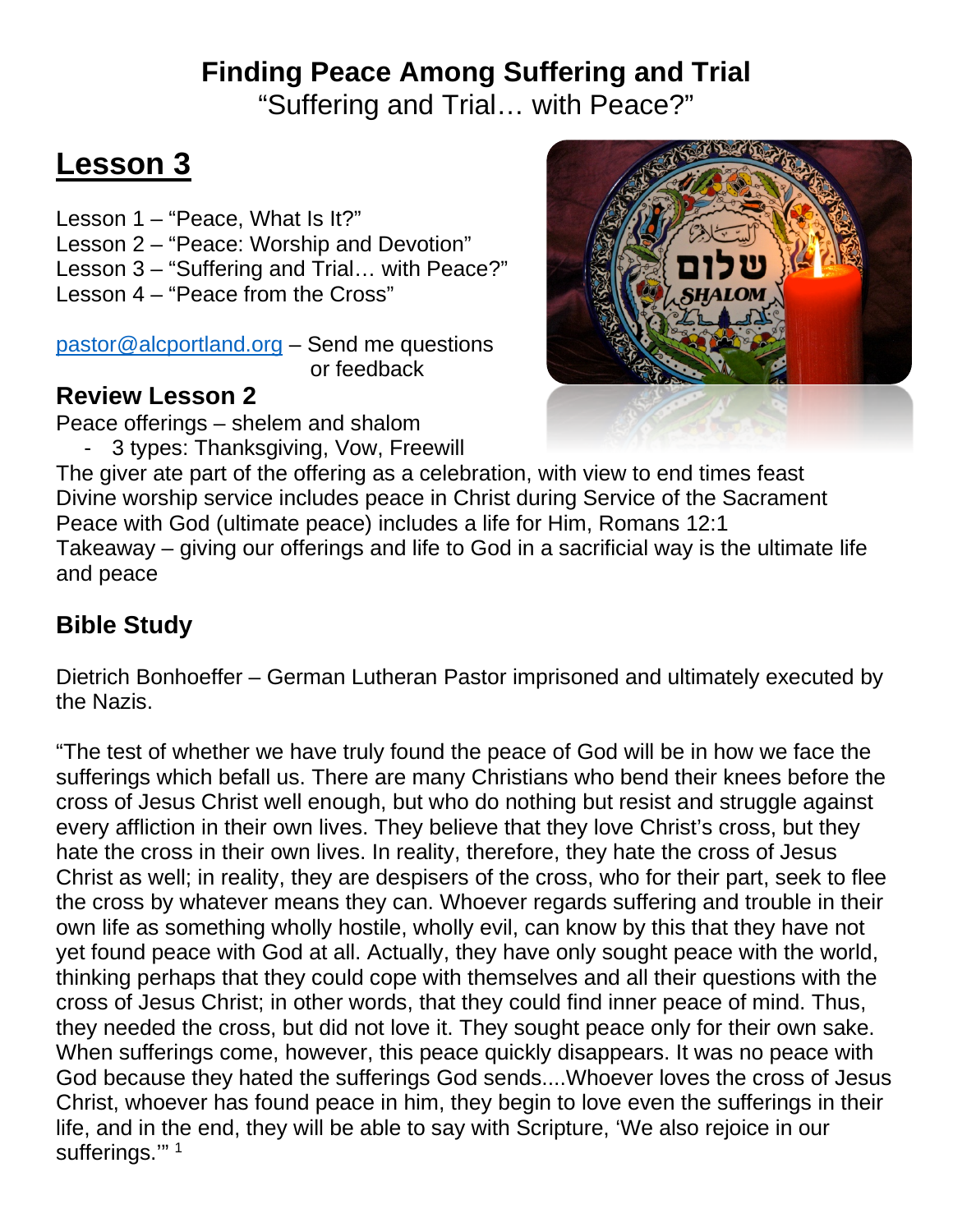#### **Some additional Scripture references for reflection:**

1 Peter 1:6–7 James 1:2–4 Hebrews 12:5–6

#### **Questions for reflection:**

- 1. Is all suffering the same?
- 2. What benefits do trials and suffering offer us?
- 3. How could Bonhoeffer believe that true peace in Christ allows a person to "love even the sufferings in their life"?
- 4. Have you ever considered the cross and suffering to be a part of your Christian life as a reflection of Jesus?

# **Romans 5:1-11**

## **Romans 5:3** –

καυχάομαι (cow-KA-omai) – "to take pride in something, *boast, glory, pride oneself, brag"* <sup>2</sup> Can be negative as in false pride, or positive as in take pride or boast about something good. Many translations say, "rejoice," but it is more accurate to say, "boast."

θλῖψις (THLI-psys) – "trouble that inflicts distress, *oppression, affliction, tribulation*. Of distress that is brought about by outward circumstances." <sup>2</sup> "However, here and 'in most cases the reference is to any "external pressure"' … that may afflict the believer in this life." <sup>3</sup>

#### **Key phrases and words in Romans 5:1-11:**

justified by faith peace with God rejoice in hope of the glory of God rejoice in our sufferings endurance character hope through the Holy Spirit while we were still sinners, Christ died for us while we were enemies we were reconciled to God reconciliation (see Genesis 3:15)